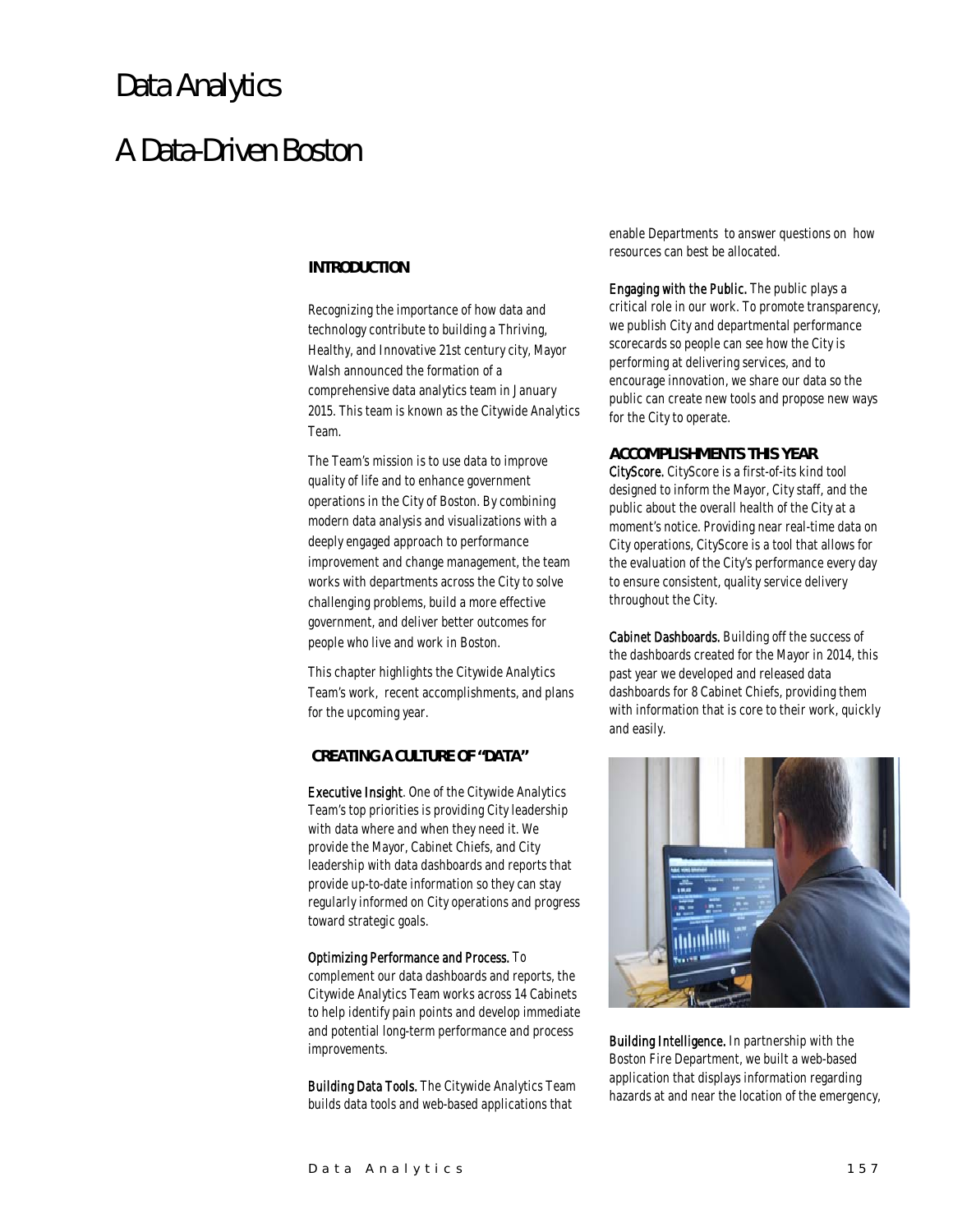as well as assets critical to firefighters doing their job.



Proactively Engaging with Residents. What if the City told you about key services without you having to ask? We are using analytics to identify the most sought after City services and delivering this information to your inbox and mailbox.

Fighting Addiction. Mayor Walsh is committed to fighting the opioid crisis in the City. We are using analytics to identify individuals likely to overdose, so that we can intervene and assist with recovery.

Tracking performance data helps departments and City leaders focus on delivering the highest priority services and goals. The following pages outline the metrics and targets tracked in CityScore as well as those tied to longer-term priorities of the City.

#### Delivering Results

Our work this year has contributed to the following results:

Additional resources so our Emergency Medical Response team can better serve those in need of emergency services.

An 18% increase in fixing street light outages ontime, resulting in brighter, safer streets.

Two new surveys that provide the public with more ways of giving feedback on how departments can further improve service delivery response.

It now takes 5 fewer business days for the City to review building permits, resulting in less time waiting to start a project.

In targeted areas we have helped reduce traffic jams by 18% and decreased commuter delays by 20%.

A clearer understanding of the demographics of City Staff to help create a workforce that reflects our City's residents.

#### Looking Toward Next Year

Predicting Health Violations. Getting sick after a night out at your favorite restaurant is no fun. We are working to prevent this by using advanced analytical techniques and new sources of data to identify where risks of potential food-borne illnesses are high.

Making Sense of Finance. Paying bills and procuring services is more complicated than you may think. We are building visual tools to show the City's budget and financial information quickly and effortlessly for those that depend on the information every day.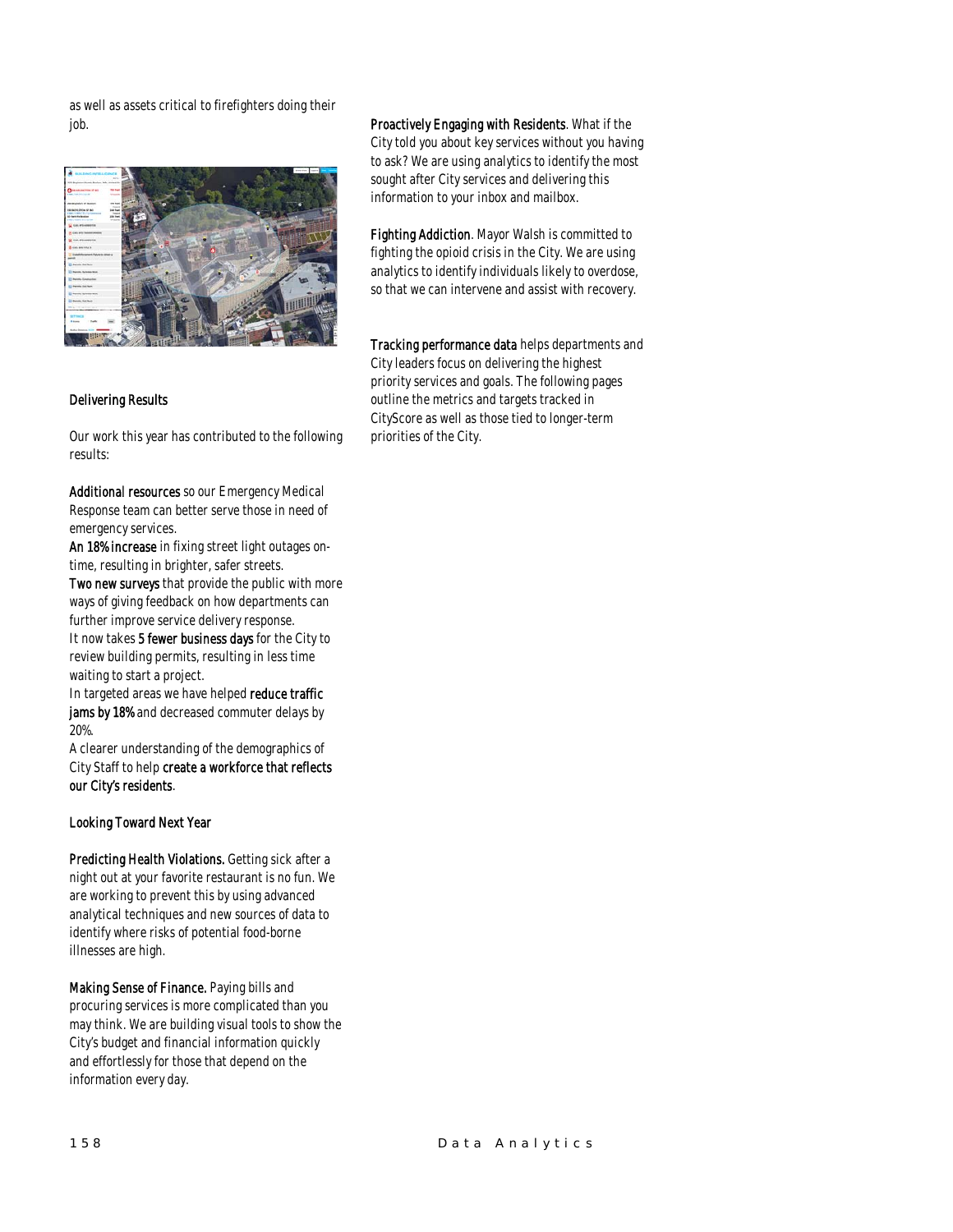## **CityScore**

CityScore's 21 metrics are monitored daily to get an understanding of the overall health of the City. Since inception, CityScore has prompted key process improvements, increased data-driven decision-making at all levels of city government, and informed the budget process.

The following list details the performance metrics and targets that currently make up CityScore. Daily scores and additional information can be found here: http://boston.gov/cityscore

**311 CALL CENTER PERFORMANCE** - Target 95% of calls answered within 30 seconds **BOSTON FIRE DEPARTMENT INCIDENTS** - Fewer incidents than previous years **BOSTON FIRE DEPARTMENT RESPONSE TIME** - Target 90% of responses in 4 minutes or less **BOSTON PUBLIC SCHOOLS ATTENDANCE** - Target 95% of all students **CONSTITUENT SATISFACTION SURVEYS** - Target 4 on a 5 point rating scale **BOSTON EMERGENCY MEDICAL SERVICES INCIDENTS** - Fewer incidents than previous years **BOSTON EMERGENCY MEDICAL SERVICES RESPONSE TIME** - Target median of 6 minutes **GRAFFITI ON-TIME %** - Target 80% completed within 45 business days **HOMICIDES (TREND)** - Fewer incidents than previous years **LIBRARY USERS** - More users than previous years **MISSED TRASH ON-TIME %** - Target 80% completed within 1 business day **ON-TIME PERMIT REVIEWS** - Target 75% completed within 20 business days **PARKS MAINTENANCE ON-TIME %** - Target 80% lighting issues completed within 7 business days; 80% all other issues completed within 5 business days **PART 1 CRIMES** - Fewer incidents than previous years **POTHOLE ON-TIME %** - Target 80% completed within 1 business day **SHOOTINGS (TREND)** - Fewer incidents than previous years **SIGN INSTALLATION ON-TIME %** - Target 80% completed within 30 business days **SIGNAL REPAIR ON-TIME %** - Target 80% completed within 24 hours **STABBINGS (TREND)** - Fewer incidents than previous years **STREETLIGHT ON-TIME %** - Target 80% completed within 10 business days **TREE MAINTENANCE ON-TIME %** - Target 80% completed within 365 calendar days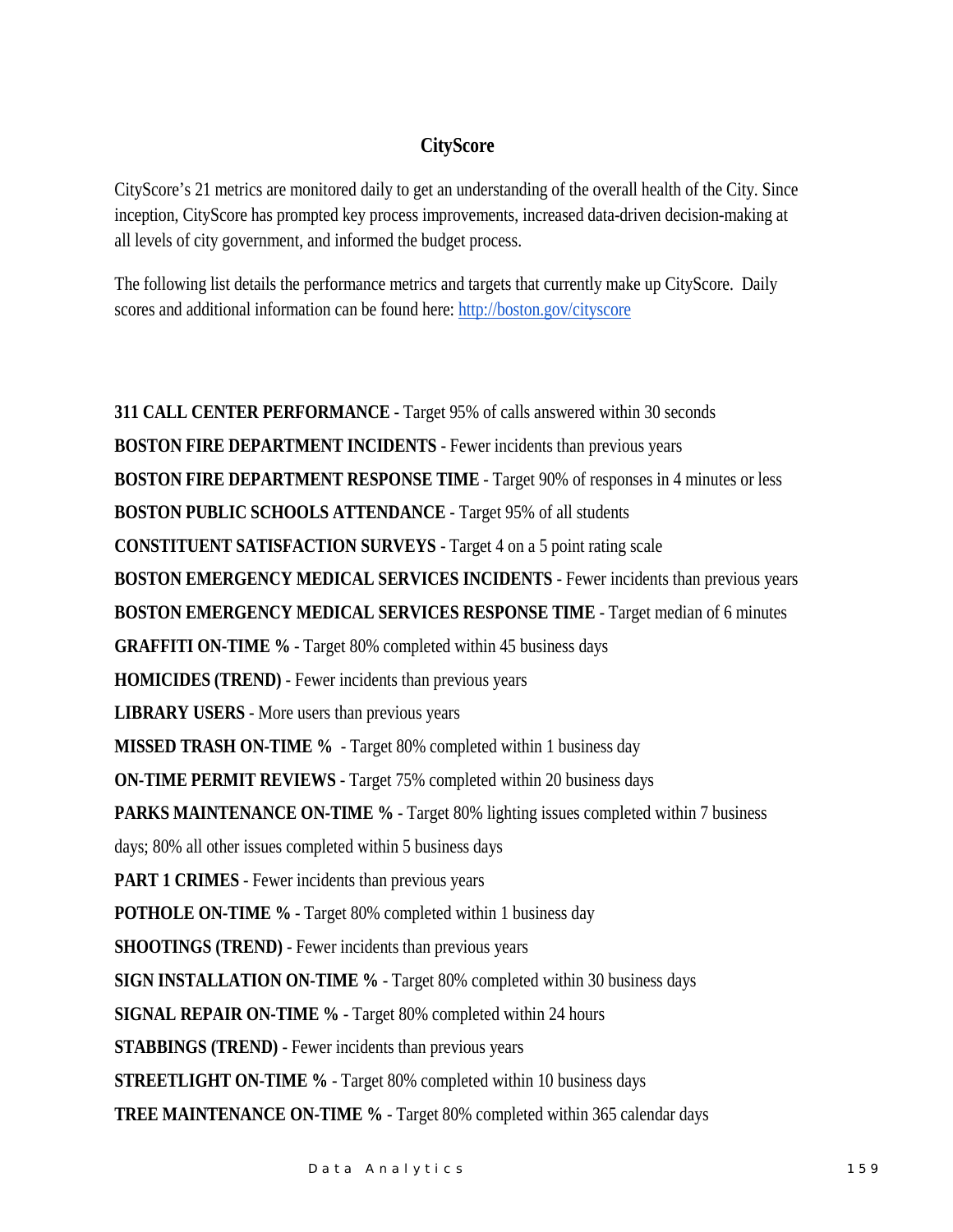## *Boston: Thriving, Healthy, Innovative*

Priority FY17 Performance Goals

**The Mayor's FY17 budget priorities highlight the vision to create an environment that promotes equity, builds community, and helps fulfill Boston's great promise. The performance measures listed below reflect the City's top priorities and the partnerships necessary to achieve these ambitious goals. To track progress against these goals, visit the Boston About Results website at boston.gov/bar** .

| <b>Education</b>                                        |                                 |                        |              |                     |
|---------------------------------------------------------|---------------------------------|------------------------|--------------|---------------------|
| <b>Performance Measure</b>                              | <b>Responsible Department</b>   | <b>FY 16 Projected</b> | FY 16 Target | FY 17 Target        |
| New K1 seats available                                  | <b>Schools</b>                  | 100                    | 100          | 200                 |
| Voter registrations from high schools                   | <b>Election Department</b>      | 659                    | 750          | 1,000               |
| High school students receiving services for absenteeism | <b>Public Health Commission</b> | 245                    | 160          | 200                 |
|                                                         |                                 |                        |              |                     |
| <b>Housing</b>                                          |                                 |                        |              |                     |
|                                                         |                                 |                        |              |                     |
| <b>Performance Measure</b>                              | <b>Responsible Department</b>   | FY 16 Projected        | FY 16 Target |                     |
| # of Homeless Veterans Housed                           | Neighborhood Development        | 254                    | 175          | 210                 |
| Housing units permitted: Affordable                     | Neighborhood Development        | 656                    | 600          | FY 17 Target<br>600 |
| Housing units permitted: Middle income                  | Neighborhood Development        | 1,100                  | 875          | 1,000               |
| Housing units repaired / rehabbed                       | Neighborhood Development        | 1,976                  | 2,000        | 2,050               |

| Mobility                             |                               |                 |              |              |
|--------------------------------------|-------------------------------|-----------------|--------------|--------------|
| <b>Performance Measure</b>           | <b>Responsible Department</b> | FY 16 Projected | FY 16 Target | FY 17 Target |
| Miles of roadway resurfaced          | Public Works                  | 41              | 40           | 40           |
| % of traffic signals on-line         | Transportation                | 87%             | 90%          | 90%          |
| % of missing signs completed on time | Transportation                | 80%             | 80%          | 80%          |
| # of Hubway Trips                    | Transportation                | 1.300.000       | 1.250.000    | 1.500.000    |